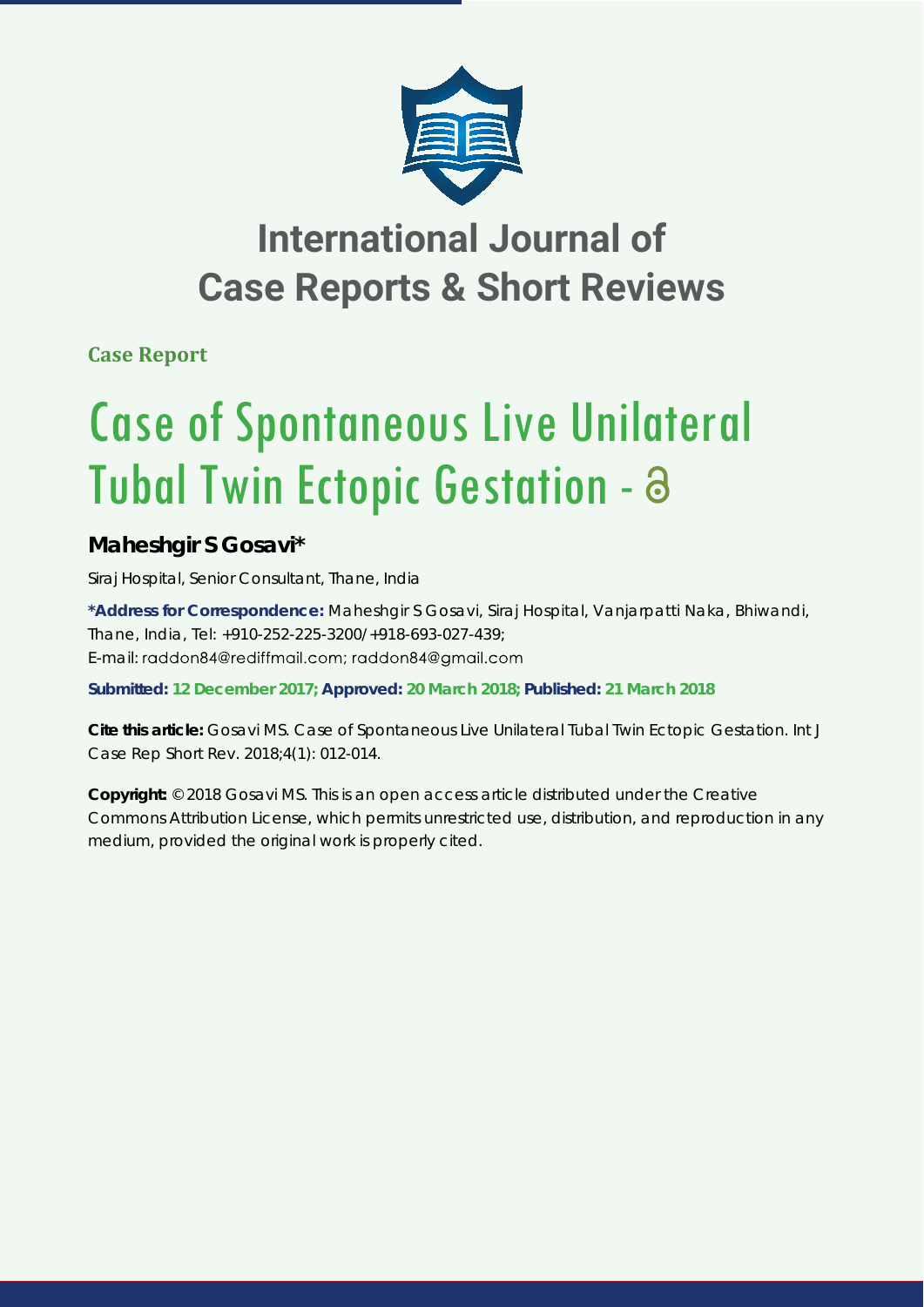#### **ABSTRACT**

Ectopic pregnancy is a common medical problem and it pose a serious diagnostic and therapeutic challenge in the obstetrics as the presenting symptoms and signs vary widely between patients. Unilateral twin tubal pregnancy is quite rare with a reported incidence of 1:200 ectopic pregnancies. It was first described in 1891 by De Ott .I present a case of successful management of spontaneous live right tubal ectopic pregnancy with no history of assisted reproductive techninique fertilization or pelvic inflammatory disease . Twin ectopic pregnancy, even though rare, must be looked for on ultrasound scanning with increasing incidence of pelvic inflammatory disease because of the potential mortality and morbidity associated with this condition.

**Keywords:** Transvaginal sonography; Live tubal ectopic; Laparoscopic salphingostomy

#### **INTRODUCTION**

Ectopic pregnancy is a common medical problem and it pose a serious diagnostic and therapeutic challenge in the obstetrics as the presenting symptoms and signs vary widely between patients. The incidence of such cases has been increasing over the past. There are multiple factors that contribute to the relative risk of ectopic pregnancy such as a history of tubal surgery, conception after tubal ligation, using fertility drugs and assisted reproductive technology  $[1]$ . The unilateral twin tubal pregnancy is quite rare with a reported incidence of  $1:200$  ectopic pregnancies  $[2]$ . It is a rare condition, first described by De Ott [3]. The present report describes a successful management of spontaneous live right tubal ectopic pregnancy with no history of assisted reproductive techninique fertilization or pelvic inflammatory disease. Twin ectopic pregnancy, even though rare, must be looked for on ultrasound scanning with increasing incidence of pelvic inflammatory disease because of the potential mortality and morbidity associated with this condition.

#### **CASE PRESENTATION**

A 35 year old female, came to casualty at midnight with pain in abdomen since three days with 8 weeks of amenorrhea and bleeding per vaginum since morning .She had one living issues with full term normal deliveries. She had history of two spontaneous abortions. Upon examination, her vitals were stable. Abdomen examination was unremarkable .Upon per vaginum examination the cervical movement was tender, the uterus was bulky and soft, and bogginess and tenderness were felt in the right adnexa. However, her urine pregnancy test was positive.

Ultrasonography with doppler study showed a uterus of 8.3 x 5.4 x 4.2 cms with endometrial thickness of 10 mm and there was evidence of large heterogenous lesion in the right adnexa of a size 7.1 x 5.1 cms, with sac like structure within which two foetal poles measuring  $1.4 \text{ cm} = 7$  weeks and five days . Fetal cardiac activity was appreciated. Mild free fluid was seen in the abdomen. An impression of live twin ectopic pregnancy in the right adnexa was made with mild free fluid in an abdomen. A pseudosac like structure was noticed in endometrial cavity .Both ovaries were visualised separately from the right adnexal mass. Preoperative bHCG level was 1732 mIU/ml and Progesterone level was 9 ng/ml.

In view of the Twin live ectopic pregnancy she was immediately operated. Intraoperatively, the ampullary part of the right fallopian tube was found showed a sac like structure. A right side salphingostomy was done. She was discharged on the 7<sup>th</sup> day. On cut section of the sac there was evidence of two embryos Pathological evaluation of the surgical specimen showed a diamniotic monochorionic twins pregnancy within the fallopian tube and measurement of the twin fetuses estimated their gestational age at 7 weeks

#### **DISCUSSION**

The incidence of ectopic pregnancies has been increasing steadily since 1970s [4]. Based on the changing pattern of clinical presentation, the gynecologist should pay special attention in suspected cases. All available methods of diagnosing should be used including ultrasonography and blood chemistry tests such as beta Human Chorionic Gonadotropin (hCG) level and progesterone [5]. There is evidence that the hCG level of twin tubal pregnancies is higher than that of a singleton tubal pregnancy [6]. Several factors are thought to increase the risk of ectopic pregnancy. Transvaginal ultrasonography is recommended for detailed evaluation of patient suspected of having ectopic pregnancies because of the superior resolution of uterine and adnexal structures.

In our case, the patient was symptomatic and transvaginal Sonography has shown to be effective in the diagnosis of live twin tubal pregnancy and extremely sensitive in the detection of free pelvic fluid.Trans abdominal ultrasonography was not able to diagnose the twin ectopic pregnancy. The pathogenesis of unilateral



Figure 1: Shows Right adnexal sac with Twin live ectopic gestation of approximately 7wks 5 days .No intrauterine pregnancy .Both ovaries are separately visualised.